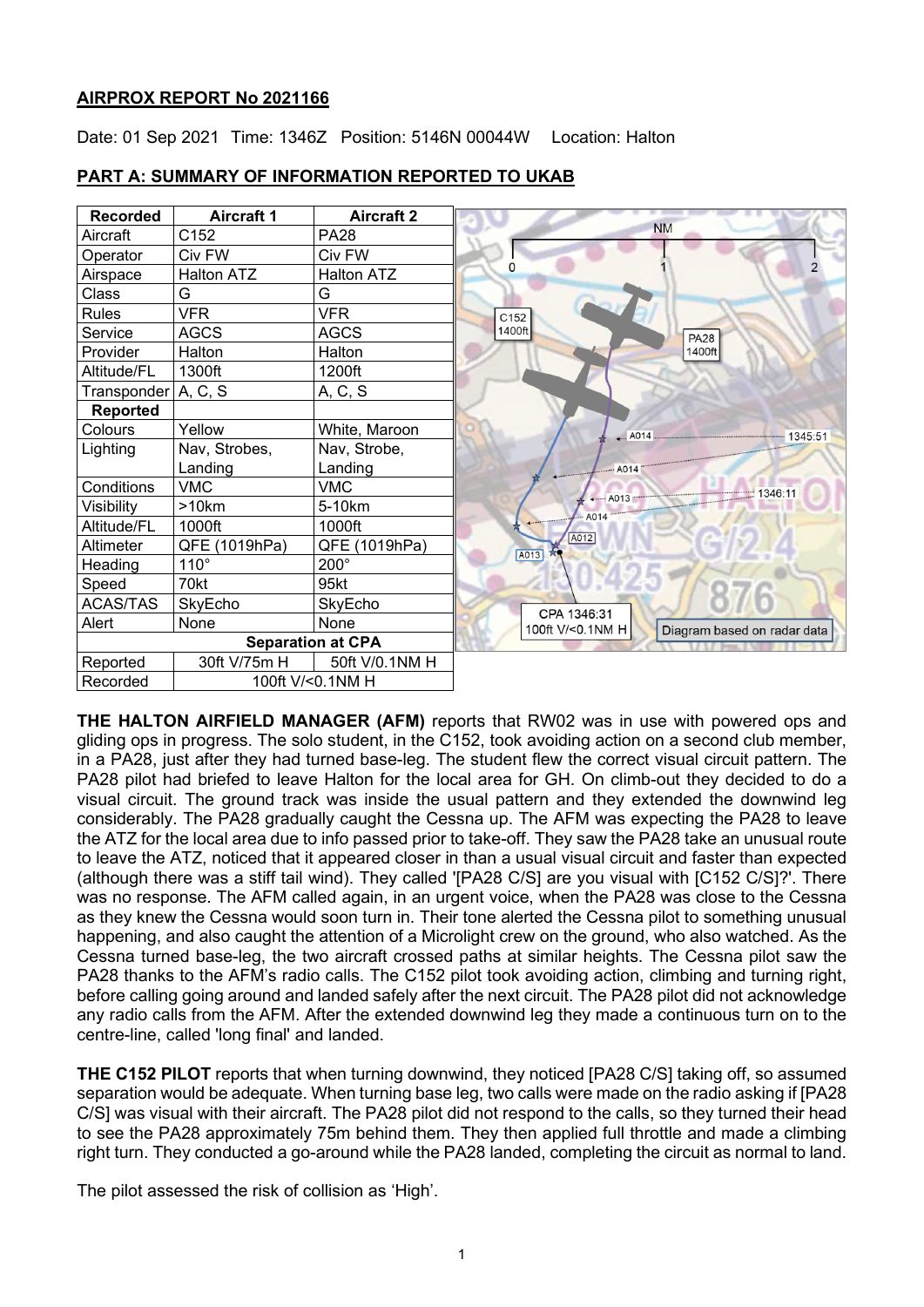**THE PA28 PILOT** reports that they had not flown solo since Feb 2019 (a shared ride with another pilot for a land away) and before that as solo pilot in Jan 2019. Therefore, it was an important day, following lost medical, business issues and Covid, they were finally back in P1. Avoiding alcohol the night before, they found it difficult to be ready to retire and then more difficult to finally sleep. An early start to the day meant less sleep than normal. It might have been prudent to call it off – but it was a Big Day! In the cockpit, their checks were meticulous, the C152 was taking-off when they started and had completed sufficient touch-and-gos for the instructor to radio that they were leaving the aeroplane to allow the student pilot their first solo, when the PA28 pilot was ready to taxi. Their plan had been to depart to the north for a pleasant "bimble" and to return for some practice circuits. The weather was "iffy" and the Red Arrows transit route partly matched in reverse their own planned route and their departure was now later than planned. They were considering just conducting circuits but knowing a student pilot was to enjoy their first solo session, they didn't want them to be tripping over each other so decided to leave the circuit. They watched the C152 line up and take-off, in one process, before announcing "lining up" and sitting on the runway for a short time to allow separation. They were a little surprised by how responsive and more powerful the PA28 was with only 1 POB and found themself at altitude quite quickly and decided a quick circuit would be useful to get their first (in a long while) solo landing out of the way. Having not planned a circuit, they were hurried to decide when to turn downwind and thought they were approaching the position where they would be flying over houses on the edge of Aylesbury – it now seems they were looking at Weston Turville - and they made a turn to try and stay on the eastern side of the conurbation. They heard a call from the C152 that they were downwind and, after some seconds made the same call. They then realised that they had not visually located the C152 but looking ahead they were unable to locate it, and at that moment should have pulled the power and looked to turn out of the circuit. They realised they were approaching the lake which meant that they were far too close to the airfield with an impossible job of completing a normal circuit. Almost simultaneously they heard Halton ask if they were visual with the C152 in a voice which expressed considerable concern, they looked about for perhaps three seconds before seeing the C152 above and in front on base-leg. They called "visual with [C152 C/S]" they then extended the incorrect downwind, widening the angle for return on final and called final to land, having heard the C152 pilot call "going around". Considerably shaken by their own failures, their approach was too high, but with the long runway they knew that full flaps would allow them to make a safe landing, which was preferable to going around to add pressure to the C152 pilot.

Lessons learned: 1. If at all impaired – make it another day. That way there will be one! 2. Make a plan and stick to it. 3. Never follow a slower aircraft in a circuit unless you are visual at all times. 4. Always revise the full circuit in use before take-off – not just the noise abatement on climb-out, especially when returning to flying and under extra pressure.

They had apologised to the student pilot for their stupidity and for spoiling a special moment for them. They noted that they had become a better pilot through this experience and thought that the C152 pilot deserves great credit for their prompt avoiding action – aided by the Halton Radio call made by an observant professional. Since the incident, they were debriefed by a full-time instructor and, as the truncating of the circuit put their aircraft out of position and accelerated the closing speed upon the C152 and contributed to the difficulty in seeing the C152 ahead, they were grounded pending further circuit training.

The pilot assessed the risk of collision as 'High'.

# **Factual Background**

The weather at Luton was recorded as follows:

METAR EGGW 011320Z AUTO 03009KT 010V070 9999 OVC024 16/12 Q1031=

#### **Analysis and Investigation**

#### **UKAB Secretariat**

Although Halton operates without radar, the Airprox could be seen on the NATS area radar. The PA28 first appeared on radar at 1345, the C152 could be seen already established downwind in the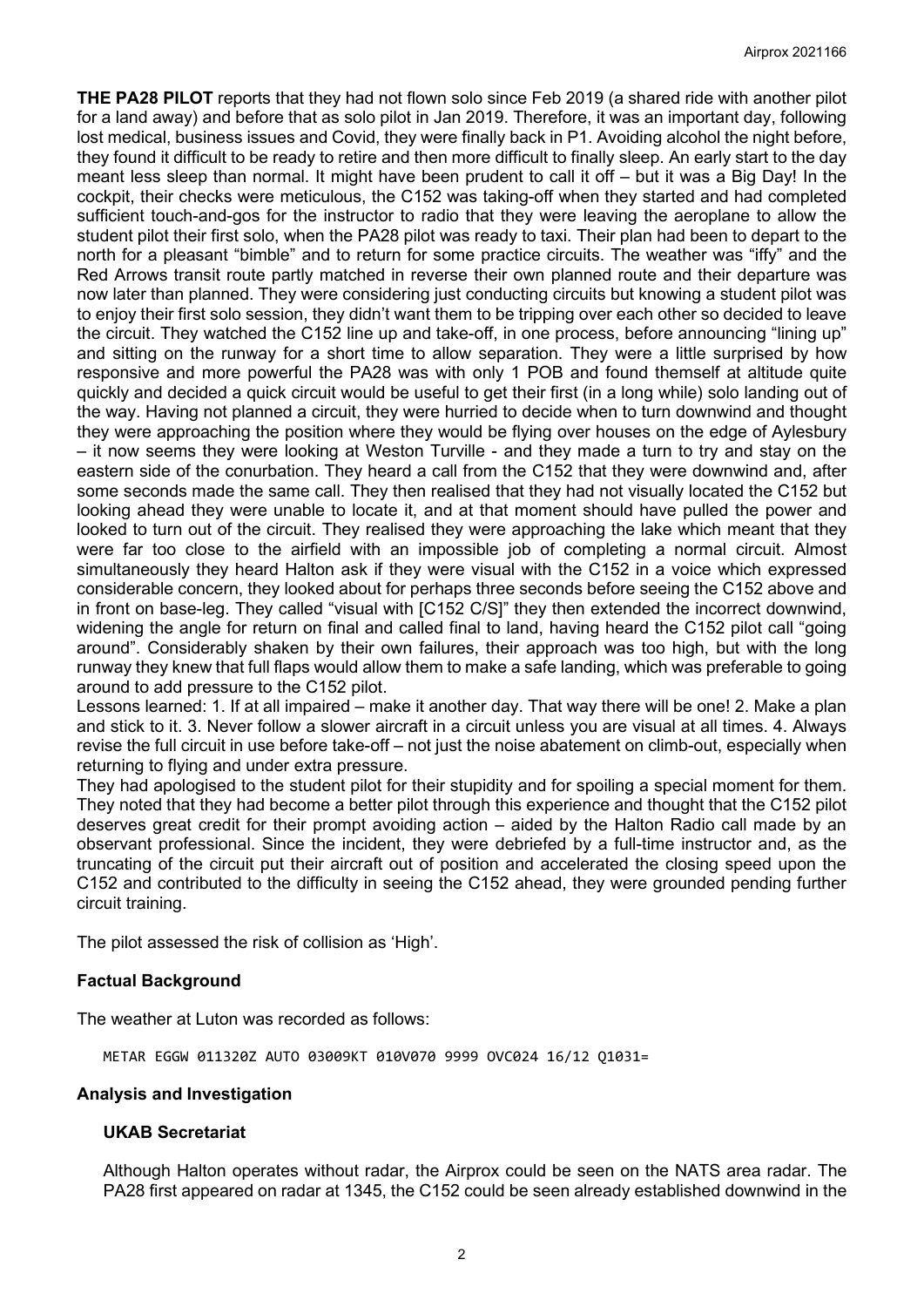visual circuit (Figure 1). By 1345:51, the PA28 had flown a tighter circuit inside the C152 (Figure 2). The PA28 continued with the tighter visual circuit and when the C152 turned onto a standard baseleg the two aircraft converged at the same altitude (Figures 3 and 4). CPA occurred at 1346:31 at <0.1NM and 100ft (Figure 5).









Figure 3: 1346:19 Figure 4: 1346:27



Figure 5: 1346:31 - CPA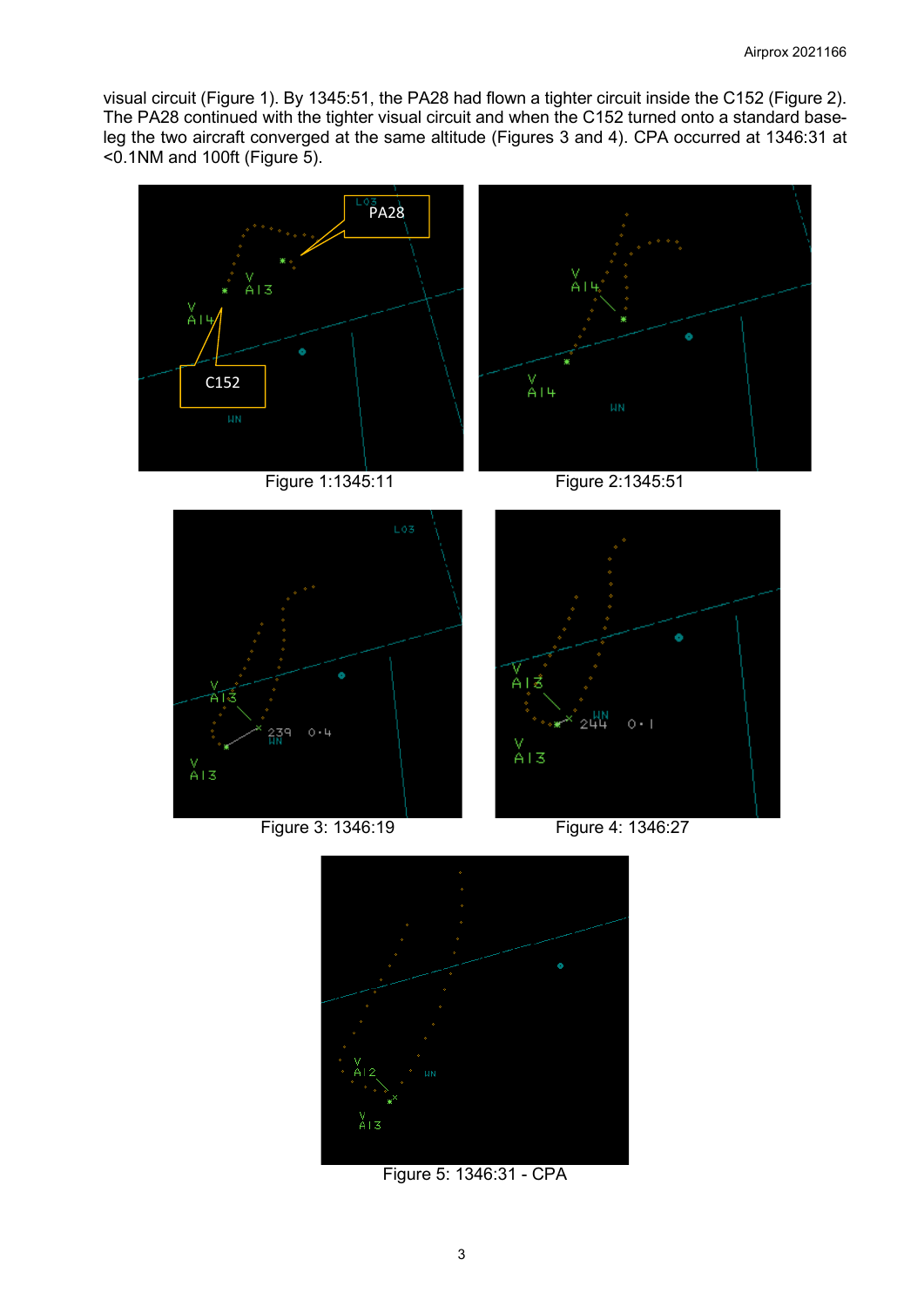The C152 and PA28 pilots shared an equal responsibility for collision avoidance and not to operate in such proximity to other aircraft as to create a collision hazard.<sup>[1](#page-3-0)</sup> An aircraft operated on or in the vicinity of an aerodrome shall conform with or avoid the pattern of traffic formed by other aircraft in operation.[2](#page-3-1)

# **Summary**

An Airprox was reported when a C152 and a PA28 flew into proximity in the Halton visual circuit at 1346Z on Wednesday  $1^{st}$  September 2021. Both pilots were operating under VFR in VMC and both were in receipt of an AGCS from Halton.

# **PART B: SUMMARY OF THE BOARD'S DISCUSSIONS**

Information available consisted of reports from both pilots, radar photographs/video recordings and a reports from the AFM. Relevant contributory factors mentioned during the Board's discussions are highlighted within the text in bold, with the numbers referring to the Contributory Factors table displayed in Part C.

Due to the exceptional circumstances presented by the coronavirus pandemic, this incident was assessed as part of a 'virtual' UK Airprox Board meeting where members provided a combination of written contributions and dial-in/VTC comments.

The Board first looked at the actions of the PA28 pilot. They welcomed the frank and honest report from the pilot and noted that the pilot had already recognised many of the observations that they would make. They thought this was a prime example of how a change of intentions which had not been sufficiently pre-planned could lead to unforeseen circumstances and difficulties. They echoed the pilot's own sentiment that it is wise to make a plan and stick to it. Prior to getting airborne the pilot was not intending to conduct a visual circuit (**CF4**) and consequently, when they changed their mind and decided to remain in the circuit, they quickly lost their bearings and mis-identified key visual references, and consequently flew a non-standard circuit. The PA28 pilot had generic situational awareness that the C152 was ahead in the circuit (**CF6**) but their own non-standard circuit ultimately resulted in not being able to see the C152 ahead. Once they realised that they were not visual with the C152 ahead, the pilot should have taken action to resolve the situation by either clearing the circuit or going around at that point (**CF2**). In continuing, despite not being visual, the PA28 pilot did not integrate with the circuit traffic (**CF1**, **CF3**) and continued into conflict with the C152 as they both approached base-leg (**CF5**). Once the AFM had called on the RT and alerted the pilot to the situation, the PA28 pilot saw the C152 and took action, albeit late (**CF8**). Members wished to remind pilots about the mnemonic IM SAFE, which should be used for pilots to self-assess fitness to fly, full details are available in the Skyway Code $^3$  $^3$ .

Members noted that both aircraft were fitted with the same make of TAS and neither pilot reported receiving an alert and members were not sure whether it had not alerted, or whether the pilots could simply not remember hearing it, that being said, they would have expected it to alert on this occasion (**CF7**).

Turning to the C152 pilot, members noted that it was the pilot's first solo circuit and thought they responded well to the unusual circumstances. The pilot would have had generic situational awareness that the PA28 was in the visual circuit from hearing the calls on the RT (**CF6**). However, they would not have expected it to appear in the position it did, and anyway it would probably have been obscured from view due to the high-wing of the C152 as they turned onto a base-leg (**CF9**). In the end the call by the AFM on the RT alerted the pilot to the presence of the PA28 and, looking behind, they became visual with it and took avoiding action (**CF8**).

<span id="page-3-0"></span><sup>1</sup> (UK) SERA.3205 Proximity.

<span id="page-3-1"></span> $2$  (UK) SERA.3225 Operation on and in the Vicinity of an Aerodrome.

<span id="page-3-2"></span><sup>&</sup>lt;sup>3</sup> CAP1535, Skyway Code, GA Risks, page 120 [available here](https://publicapps.caa.co.uk/docs/33/CAP1535S%20Skyway%20Code%20Version%203.pdf)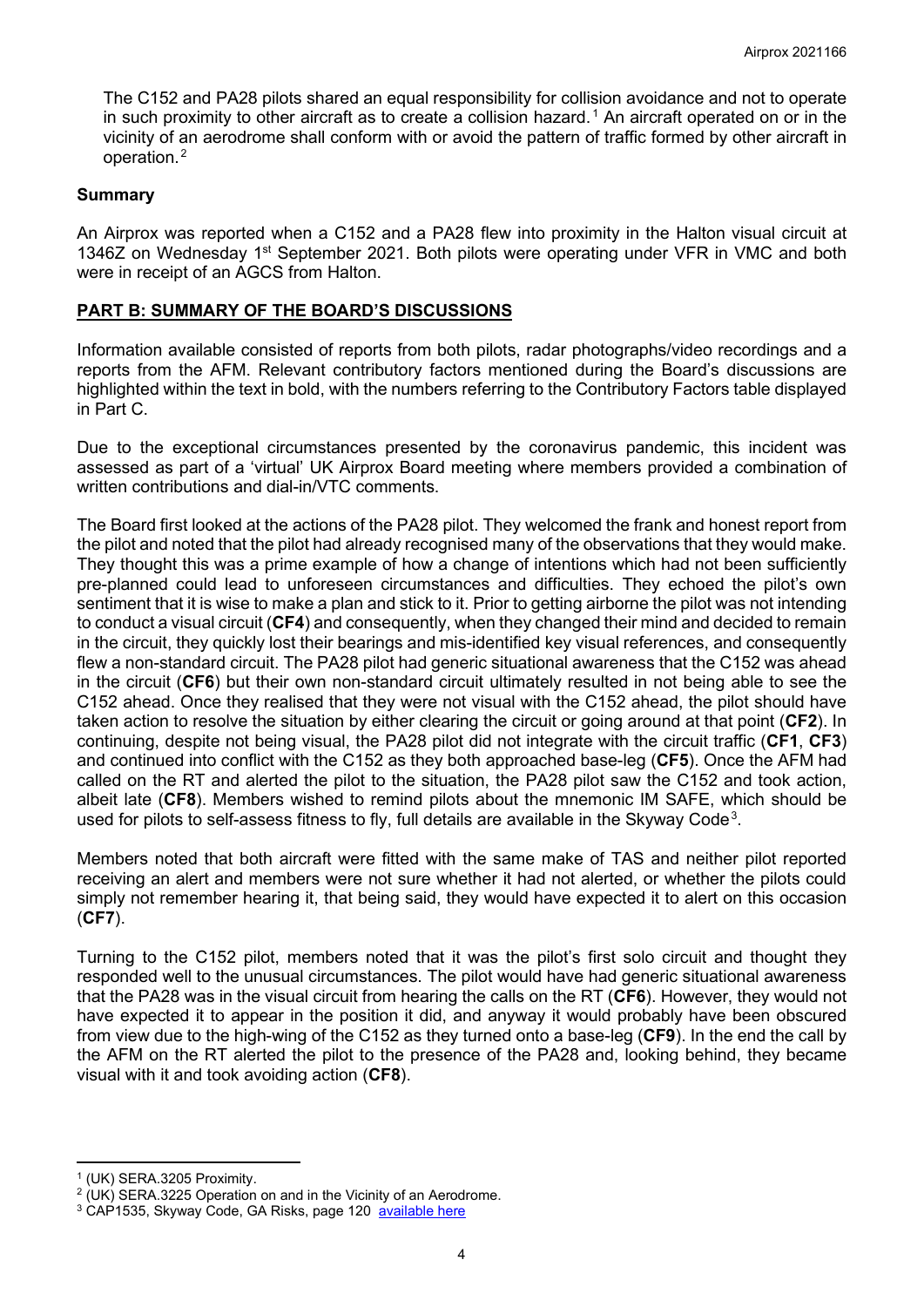Noting that the call from the AFM was what first alerted both pilots to each other, members praised them for their quick reactions and for making the timely call. They thought that the call probably prevented the incident developing into an even worse situation.

When assessing the risk, the Board took into consideration the reports from both pilots and the radar replay. They noted that although the pilots had managed to take some avoiding action, it had been a late sighting by both and came following a call from the AFM on the ground. They therefore agreed that safety had not been assured and there had been a risk of collision (**CF10**); Risk Category B.

# **PART C: ASSESSMENT OF CONTRIBUTORY FACTORS AND RISK**

# Contributory Factors:

|                | 2021166                                                     |                                                                |                                                                                                                                |                                                                                          |  |  |  |
|----------------|-------------------------------------------------------------|----------------------------------------------------------------|--------------------------------------------------------------------------------------------------------------------------------|------------------------------------------------------------------------------------------|--|--|--|
| <b>CF</b>      | Factor                                                      | <b>Description</b>                                             | <b>ECCAIRS Amplification</b>                                                                                                   | <b>UKAB Amplification</b>                                                                |  |  |  |
|                | <b>Flight Elements</b>                                      |                                                                |                                                                                                                                |                                                                                          |  |  |  |
|                | • Regulations, Processes, Procedures and Compliance         |                                                                |                                                                                                                                |                                                                                          |  |  |  |
| 1              | Human<br>Factors                                            | • Use of policy/Procedures                                     | Events involving the use of the<br>relevant policy or procedures by<br>flight crew                                             | Regulations and/or procedures not<br>complied with                                       |  |  |  |
|                |                                                             | <b>. Tactical Planning and Execution</b>                       |                                                                                                                                |                                                                                          |  |  |  |
| $\overline{2}$ | Human<br>Factors                                            | • Insufficient Decision/Plan                                   | Events involving flight crew not<br>making a sufficiently detailed<br>decision or plan to meet the needs<br>of the situation   | Inadequate plan adaption                                                                 |  |  |  |
| 3              | Human<br>Factors                                            | • Monitoring of Environment                                    | Events involving flight crew not to<br>appropriately monitoring the<br>environment                                             | Did not avoid/conform with the<br>pattern of traffic already formed                      |  |  |  |
| 4              | Human<br>Factors                                            | • Pre-flight briefing and flight<br>preparation                | An event involving incorrect, poor<br>or insufficient pre-flight briefing                                                      |                                                                                          |  |  |  |
|                |                                                             | • Situational Awareness of the Conflicting Aircraft and Action |                                                                                                                                |                                                                                          |  |  |  |
| 5              | Human<br>Factors                                            | • Lack of Action                                               | Events involving flight crew not<br>taking any action at all when they<br>should have done so                                  | Pilot flew close enough to cause<br>concern despite Situational Awareness                |  |  |  |
| 6              | Contextual                                                  | • Situational Awareness and<br>Sensory Events                  | Events involving a flight crew's<br>awareness and perception of<br>situations                                                  | Pilot had no, late or only generic,<br><b>Situational Awareness</b>                      |  |  |  |
|                | <b>• Electronic Warning System Operation and Compliance</b> |                                                                |                                                                                                                                |                                                                                          |  |  |  |
| 7              | Human<br>Factors                                            | • Response to Warning System                                   | An event involving the incorrect<br>response of flight crew following<br>the operation of an aircraft warning<br>system        | CWS misinterpreted, not optimally<br>actioned or CWS alert expected but<br>none reported |  |  |  |
|                | • See and Avoid                                             |                                                                |                                                                                                                                |                                                                                          |  |  |  |
| 8              | Human<br>Factors                                            | • Identification/Recognition                                   | Events involving flight crew not fully<br>identifying or recognising the reality<br>of a situation                             | Late sighting by one or both pilots                                                      |  |  |  |
| 9              | Contextual                                                  | • Visual Impairment                                            | Events involving impairment due to<br>an inability to see properly                                                             | One or both aircraft were obscured<br>from the other                                     |  |  |  |
|                | • Outcome Events                                            |                                                                |                                                                                                                                |                                                                                          |  |  |  |
| 10             | • Near Airborne Collision with<br>Contextual<br>Aircraft    |                                                                | An event involving a near collision<br>by an aircraft with an aircraft,<br>balloon, dirigible or other piloted<br>air vehicles |                                                                                          |  |  |  |

Degree of Risk: B.